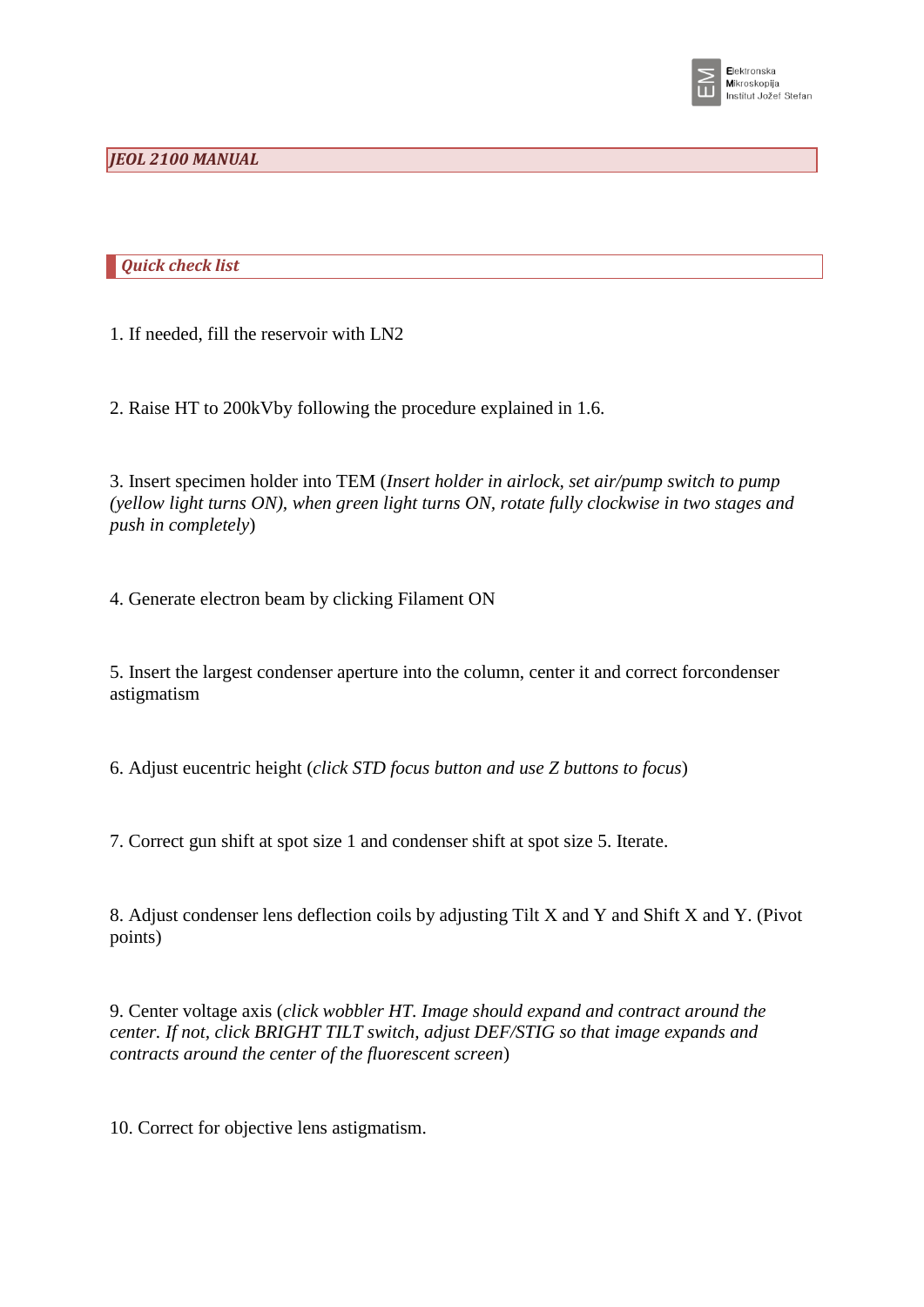



*1. Initial check and Turning on the accelerating voltage*

- 1. Check the ion pump gauge reading (the blue number in the middle). It should be around or better then $2 \times 10^{-5}$  Pa.
- 2. Check the cooling water flow meters on the back wall in the maintenance room.
- *3. If needed, fill the anti-contamination device (ACD) (cold trap) with LN2. Be sure that the viewing screen cover is on before filling the trap.*
- *4. Caution: The Dewar should be re-filled every 4-6 hours.*
- 5. High voltage generation- **PERFORMED BY FIRST OPERATOR IN A DAY**
- *set HT to 140 kV*
- *turn ON HT*
- *then AUTO HT:*  $\bullet$
- *140 kV to 160 kV, step 1 kV, time/step=20 (6.7 min)*
- *160 kV to 180 kV, step 0.5 kV, time/step =10 (6.7 min)*  $\bullet$
- *180 kV to 200 kV, step 0.1 kV, time/step =3 (10.0 min)*  $\bullet$
- Wait for voltage to stabilize.  $\bullet$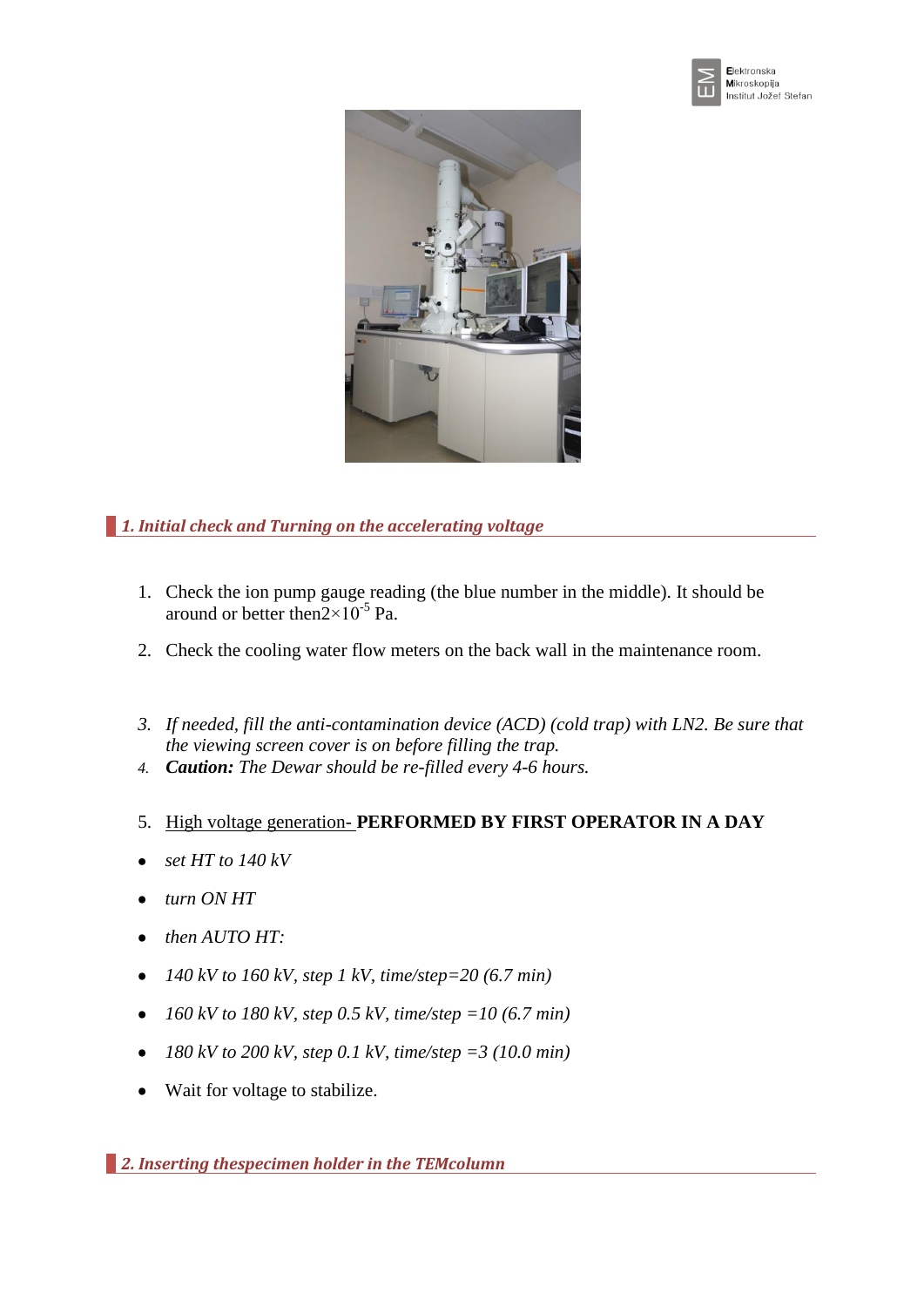

# *Load the sample*

- *Use Gloves! Load your sample on the specimen holder.*
- Carefully check the o-ring and sample area for dust and lint.  $\bullet$

# **Insert the holder**

- Make sure that the **stage position is neutral** and that the airlock switch is set to AIR position.
- $\bullet$ Align the specimen guide pin with the guide groove on the TEM goniometer. Push the holder into the airlock system until it stops and set the PUMP/AIR switch to pump. *(The yellow lamp lights up)*
- When the green lamp lights up, turn the holder a bit clockwise, push the holder until it  $\bullet$ stops, and turn it fully clockwise, you will feel that the vacuum is trying to pull the holder in. Gently let the holder slide into the TEM until it stops. **Do not let go of the holder while it is going into the TEM column.** If it goes too fast the holder and/or the stage can be damaged.
- Select the holder you are using on the main screen of the TEM Controller window.  $\bullet$



# *3. Electron Beam Generation*

- 1. Click Filament **ON** in the **High Voltage Control** window.
- 2. Turn BRIGHTNESS knob to see if the electron beam appears on the fluorescent screen. Adjust the BRIGHTNESS knob and the SHIFT X and Y knobs to make the beam bright.

If you cannot find the beam, the specimen or grid may be in the way. Try moving it around. Use LOW MAG.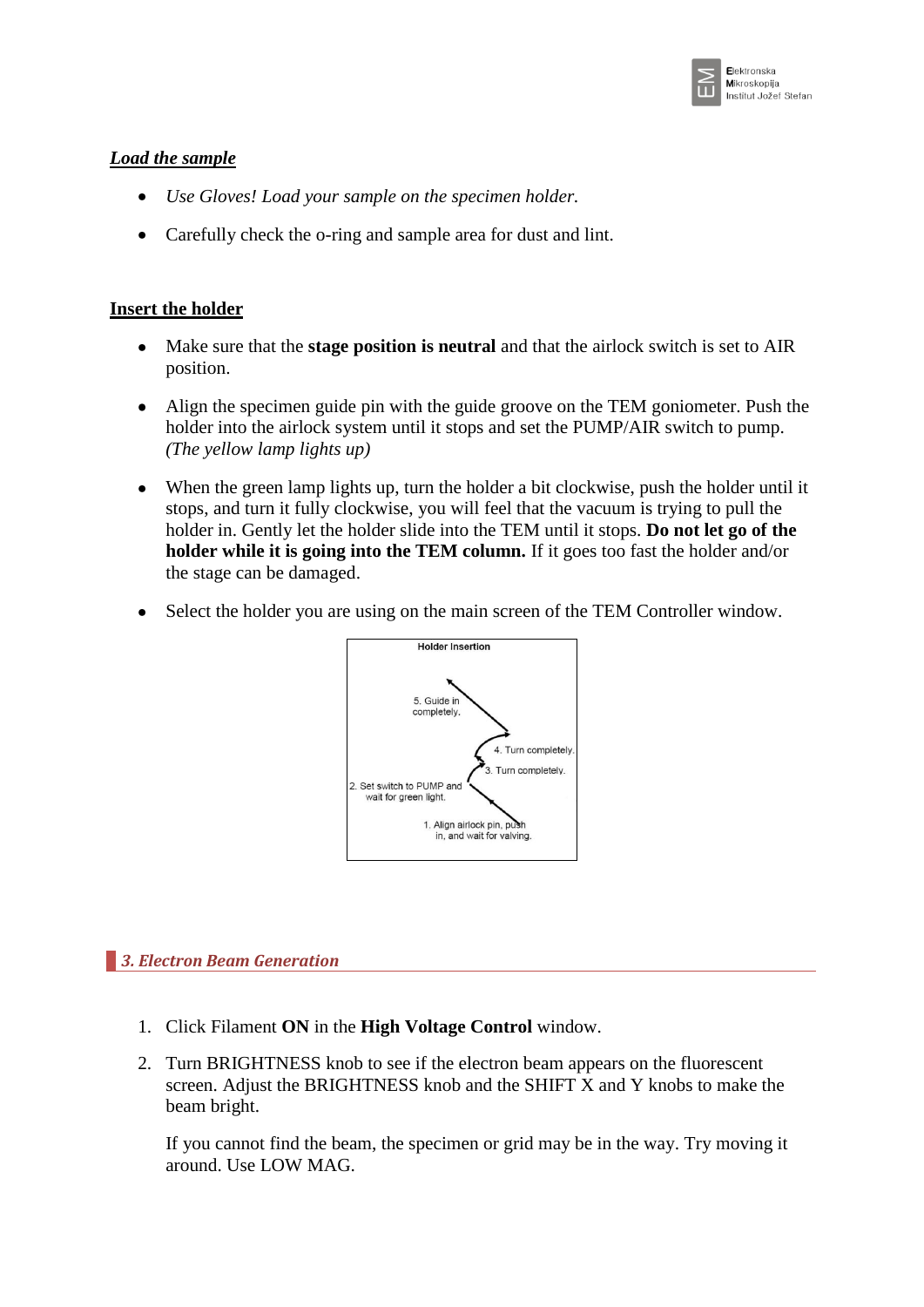

#### *4. Condenser lens (CL) Aperture*

- 1. Select MAG1 and a suitable magnification, e.g. 40k.
- 2. Insert the largest CL aperture into the column and center it as follows:
	- Obtain the smallest electron beam using the BRIGHTNESS knob and center it  $\bullet$ using the SHIFT X and Y knobs.
	- $\bullet$ Slowly widen the electron beam using the BRIGHTNESS knob. If the beam moves off the screen center as you widen it, center it using the aperture knobs.
	- $\bullet$ Adjust the aperture knobs so that the beam expands and contracts coaxially when you turn the BRIGHTNESS knob back and forth around the focus position.

#### *5. Correcting CL Astigmatism*

If astigmatism is present in the CL, the beam, when brought to a focus on the screen, is elongated. Correct astigmatism of the CL lens to make the shape of the electron beam spot round.

- 1. Focus the beam using the BRIGHTNESS knob.
- 2. Press COND STIG switch.
- 3. Slowly turn the BRGHTNESS knob back and forth around the focus position and adjust the DEF/STIG X and Y knobs so that the shape of the electron beam spot becomes round just before and after the focus position.
- 4. Press the COND STIG switch to deselect it.

#### *6. Adjust Eucentric Height (Wobbler)*

- 1. Locate the specimen *(or carbon network on grid)* screen at a magnification of 50- 100k.
- 2. Press the STD FOCUS switch on the right Control panel.
- 3. Press IMAGE WOBB X or Y knob
- 4. Use the Z height controls to focus the image (minimum contrast).
- 5. Deselect the IMAGE WOBB knob
- 6. After this alignment all coarse focusing should be done with the Z height adjustment.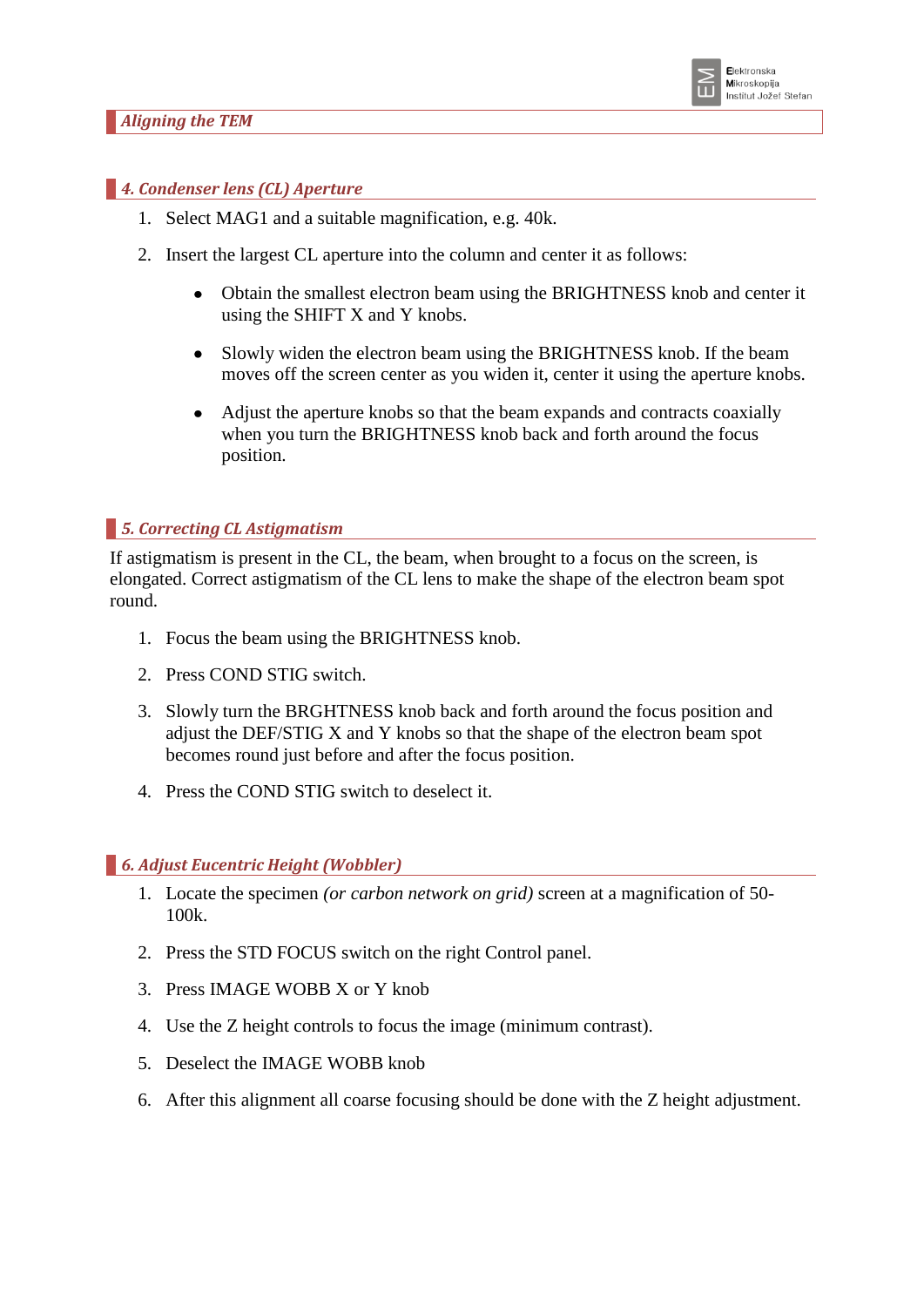

## *7. Gun Shift and Condenser Shift Correction*

- 1. Select the MAG mode and set the magnification to 100k.
- 2. Set the SPOT SIZE knob to 1 and focus the beam using the BRIGHTNESS knob.
- 3. Click DEF Select **Gun** in the **Alignment Panel for Maintenance** window.
- 4. Center the beam on the fluorescent screen using the SHIFT X and Y knobs.
- 5. Click DEF Select **Gun** to deselect it.
- 6. Set the SPOT SIZE knob to 5 and focus the beam using the BRIGHTNESS knob.
- **7.** Press the BRIGHTNESS TILT switch or click the DEF Select CLA in the **Alignment**

# **Panel for Maintenance** window.

- 8. Center the electron beam on the screen using the SHIFT knobs.
- 9. Click DEF Select CLA to deselect.
- 10. Repeat steps above until the electron beam stays at the center of the fluorescent screen when you change the SPOT SIZE.

# *8. Adjusting CL Deflection Coil (Pivot points)*

# *A. Adjusting the Tilt X and Y*

This adjustment consists of adjusting the ratio of the currents in the 1st and 2nd CL deflection coils so that the electron beam spot remains stationary when you tilt the electron beam.

- 1. Focus electron beam using the BRIGHTNESS knob
- 2. Click Compensator **Tilt** in the **Alignment Panel for Maintenance** window.
- 3. Click the Wobbler **Tilt X** in the **Alignment Panel for Maintenance** window. Unless the ratio of the currents is adjusted properly, the electron beam spot splits into two parts in the X direction.
- 4. Unify the split spot using the DEF/STIG X knob *(when the beam spot moves off the screen, lower magnification and continue adjustment).*
- 1. If the beam spot splits into two parts in the Y direction, click Compensator **Angle** in the **Alignment Panel for Maintenance** window, then unify the split spot using the DEF/STIG X knob. After unifying the spot, click the compensator angle to turn it off.
- 5. Click the Wobbler **Tilt X** button in the **Alignment Panel for Maintenance** window to turn it off.
- 6. Click the Wobbler **Tilt Y** button in the **Alignment Panel for Maintenance** window. Unless the ratio of the currents is adjusted properly, the electron beam spot splits into two parts in the Y direction.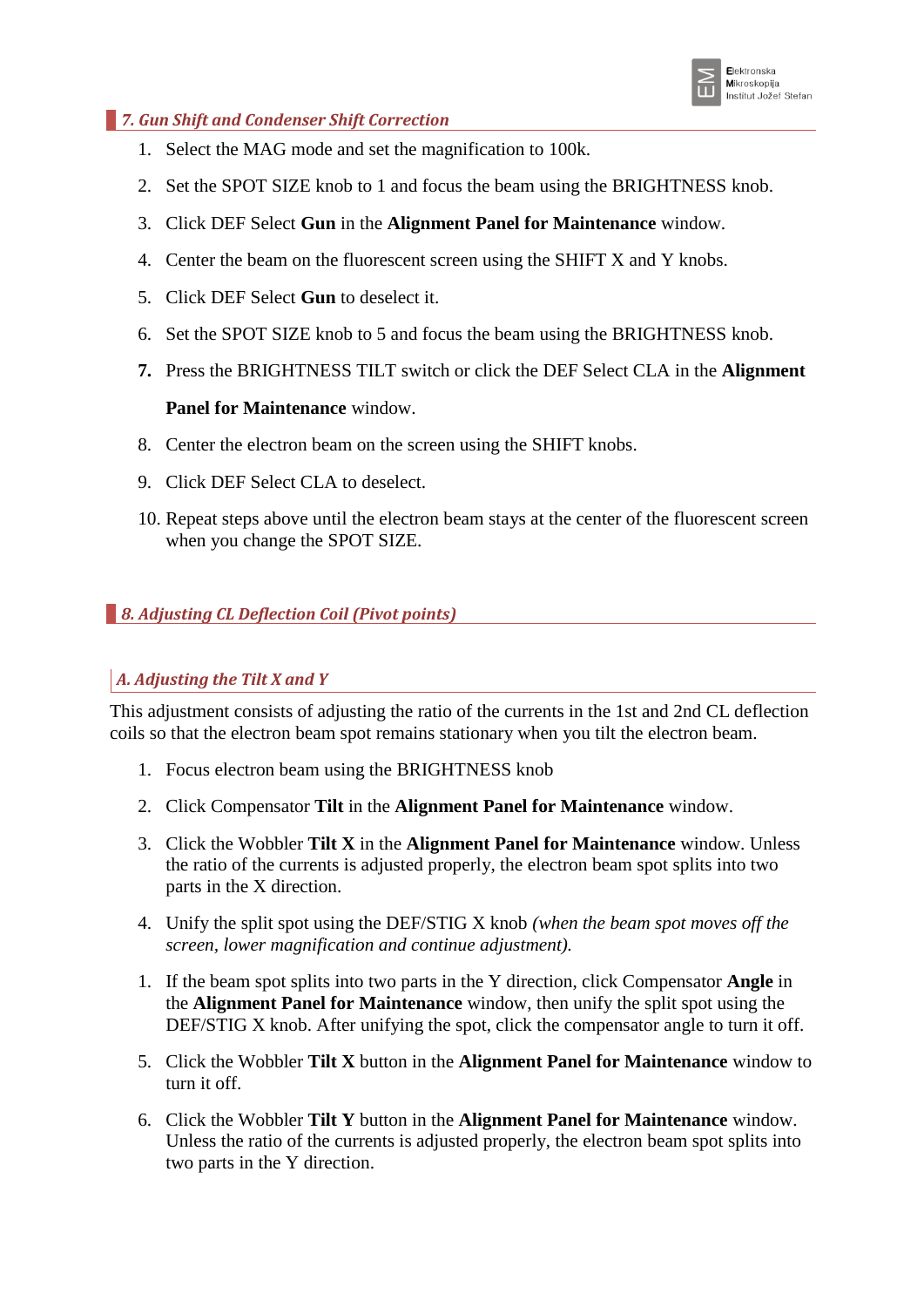

- 7. Unify the split spot using the DEF/STIG Y knob. (If the beam moves off screen, lower magnification and continue adjustment)
- 2. If the beam spot splits into two parts in the X direction, click Compensator **Angle** in the **Alignment Panel for Maintenance** window, then unify the split spot using the DEF/STIG Y knob. After unifying the spot, click the compensator angle to turn it off.
- 8. Click the Compensator **Tilt** button to turn it off

# *B. Adjusting Shift X and Y*

This adjustment consists of adjusting the ratio of currents in the 1st and 2nd CL deflection coils so that the caustic spot tilt remains unchanged when you shift the caustic spot.

- 1. Press the SA DIFF switch.
- 2. Turn BRIGHTNESS knob fully clockwise.
- 3. Adjust the DIFF FOCUS knob to obtain a caustic spot on the fluorescent screen.
- 4. Click Compensator **Shift** in the **Alignment Panel for Maintenance** window to turn it on.
- 5. Click wobbler **Shift X** in the **Alignment Panel for Maintenance** window to turn it on.
- 9. Unless the ratio of the currents in the 1st and 2nd deflection coils is adjusted properly, the caustic spot splits into two parts in the X direction.
- 6. Unify the split spots using the DEF/STIG X knob. (When the caustic spot moves off screen, shorten the camera length and continue adjustment).
- 10. If the electron beam spot splits into two parts in the Y direction, click Compensator **Angle** in the **Alignment Panel for Maintenance** window, then unify the split spot using the DEF/STIG X knob. After unifying the spot, click Compensator **Angle** to turn it off.
- 7. Click Wobbler **Shift X** in the **Alignment Panel for Maintenance** window to turn it off.
- 8. If the caustic spot is shifted from the screen center, press BRIGHT TILT and center it using the DEF/STIG X and Y knobs.
- 9. Click Wobbler **Shift Y** in the **Alignment Panel for Maintenance** window.
- 11. Unless the ratio of the currents in the 1st and 2nd deflection coils is adjusted properly, the caustic spot splits into two parts in the Y direction. 7
- 10. Unify the split spot using the DEF/STIG Y knob.
- 12. If the electron beam spot splits into two parts in the X direction, click Compensator **Angle** in the **Alignment Panel for Maintenance** window, then unify the split spot using the DEF/STIG X knob. After unifying the spot, click Compensator **Angle** to turn it off.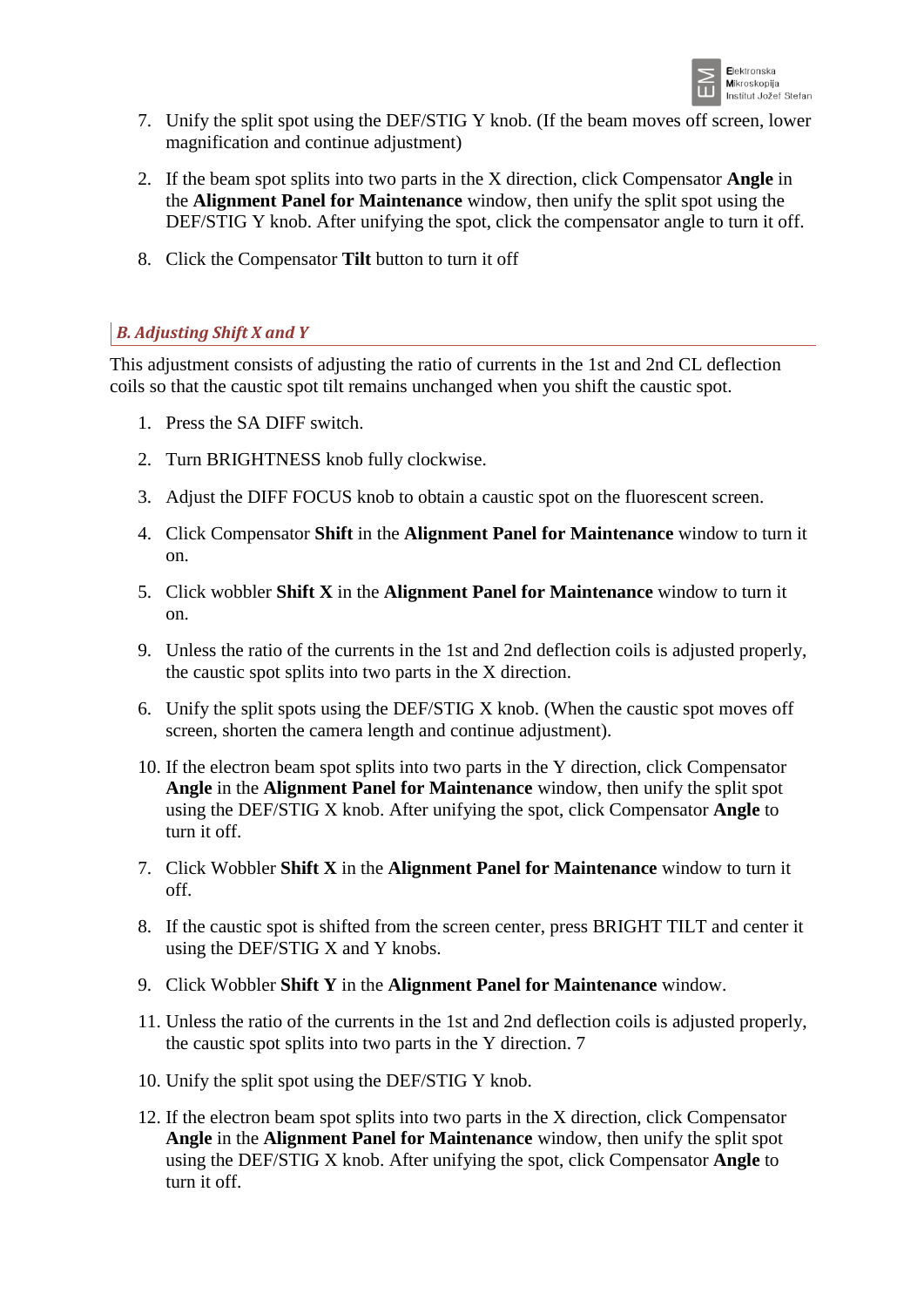

- 11. Click Wobbler **Shift Y** in the **Alignment Panel for Maintenance** window to turn it off.
- 12. Click Compensator Shift Y in the **Alignment Panel for Maintenance** window to turn it off.
- 13. Press MAG1 to return to TEM mode.

### *9. Centering the Voltage Axis (HT Wobb)*

- 1. Find a sharp specimen edge and decrease BRIGHTNESS until the specimen is still visible. The image should be in focus.
- 2. Press the HT WOBB switch. The image then expands and contracts periodically.
- 3. Manipulate DEF/STIG (X,Y)knobs so that the image expands and contracts around the center of the screen.
- 4. Press the HT WOBB switch to turn it off.

# *10. Objective Lens (OL) Astigmatism Correction*

- 1. Find an amorphous area.
- 2. In MAG1, set magnification to 200k or higher.
- 3. Lift the screen.
- 4. Insert the CCD camera, click start view in Digital Micrograph window to view the image of the amorphous material. Select the ROI by press alt  $+$ .
- 5. In the Digital Micrograph Window, Click Process  $\rightarrow$  Live  $\rightarrow$  FFT.
- 6. A correct objective stigmatism corresponds to a thon rings circularly symmetric.
- 7. Click OBJ STIG switch.
- 8. Adjust DEF/STIG (X,Y) knobs to get a better sphere.
- 9. Click OBJ STIG switch to deselect it.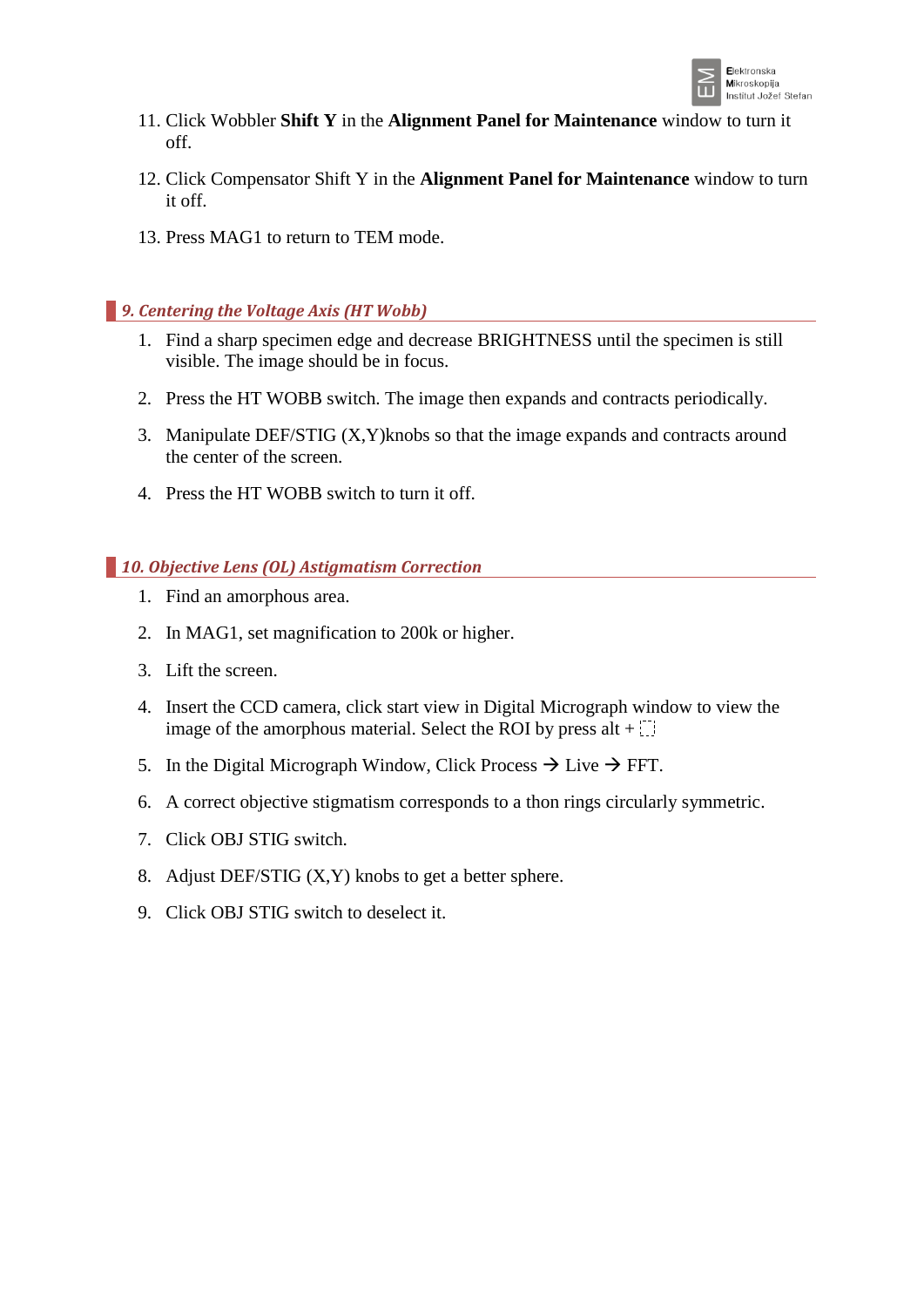

## *A. Removing Holder from TEM*

- 1. Click Filament **OFF** in the **High Voltage Control** window.
- 2. Click the **OK** button in the message window to turn off the Filament.
- 3. Double-click the **Stage Neutral** button in the TEM Controller window.
- 4. Pull the Holder until it stops, turn it fully counterclockwise, pull it a bit until it stops, and then turn it fully counterclockwise until it stops.
- 5. Set the PUMP/AIR switch to AIR, wait 30 seconds, and then pull out the specimen holder from the TEM.



# *B. Returning ACD to Room Temperature*

If you are the last user of the day and cold-trap was used, heat the trap up to ambient temperature.

- 1. Remove all the apertures!
- 2. Insert the heater assembly into the coolant reservoir and insert the heater plug into the HTR socket on the connector box.
- 3. Select **TEM Controller-Maintenance-ACD & Bake** to open the **Bake Out/ACD Heat** window; then click the **On**button in the **ACD Heat** tab. The evacuation system enters ACD mode (SIP if OFF).

*How to use EDXS*

- 1. Select the thin area you are interested in and move it to the screen center using the track ball.
- 2. Select the  $2<sup>nd</sup>$  or smaller condenser aperture and spot size 3 or less.
- 3. Open the EDX software by double clicking on  $\sqrt{2}$  (SSM dead time). Select "fast map"!